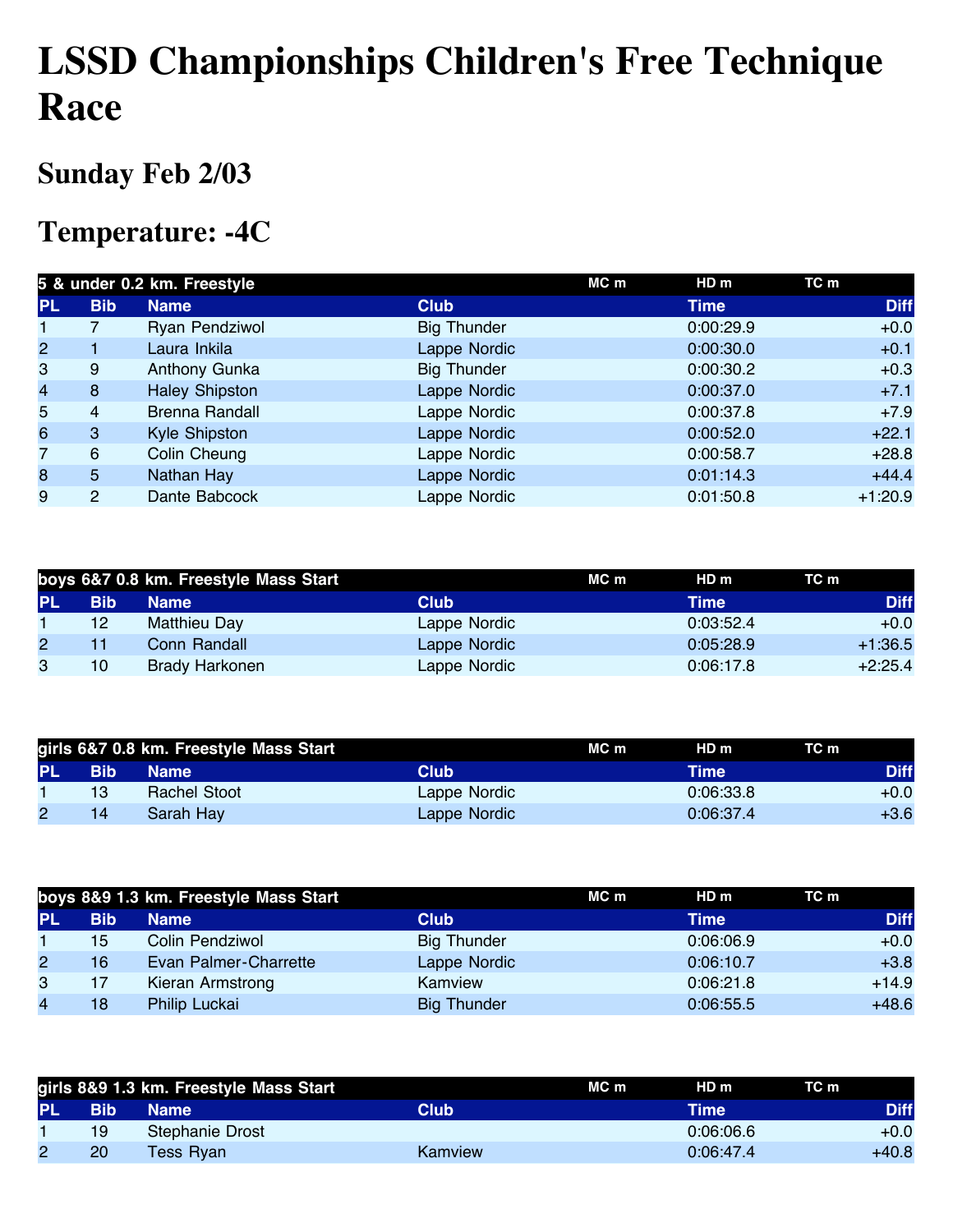| 3             | 25 | Barbara Gunka | <b>Big Thunder</b> | 0:07:12.2 | $+1:05.6$ |
|---------------|----|---------------|--------------------|-----------|-----------|
| 4             | 24 | Hanna Wainio  | Lappe Nordic       | 0:07:45.9 | $+1:39.3$ |
| 5             | 23 | Sarah Nixon   | <b>Big Thunder</b> | 0:08:42.9 | $+2:36.3$ |
| 6             | 22 | Kennedy Jamsa | Lappe Nordic       | 0:11:24.7 | $+5:18.1$ |
| <b>DNS</b> 21 |    | Jennifer Hall | Lappe Nordic       | $***$     | $***$     |

|                         |            | boys 10&11 2.3 km. Freestyle Mass Start |                    | MC m | HD m        | TC m        |
|-------------------------|------------|-----------------------------------------|--------------------|------|-------------|-------------|
| <b>PL</b>               | <b>Bib</b> | <b>Name</b>                             | <b>Club</b>        |      | <b>Time</b> | <b>Diff</b> |
| $\blacksquare$          | 32         | Gabe Viljakainen                        | <b>Big Thunder</b> |      | 0:08:49.4   | $+0.0$      |
| $\overline{2}$          | 31         | <b>Petri Bailey</b>                     | Lappe Nordic       |      | 0:09:56.7   | $+1:07.3$   |
| 3                       | 26         | Jimmy Gunka                             | <b>Big Thunder</b> |      | 0:10:06.3   | $+1:16.9$   |
| $\overline{\mathbf{4}}$ | 27         | Eric Wainio                             | Lappe Nordic       |      | 0:11:12.5   | $+2:23.1$   |
| 5                       | 33         | Sam Loud                                | Lappe Nordic       |      | 0:11:14.1   | $+2:24.7$   |
| 6                       | 30         | Jonathan Day                            | Lappe Nordic       |      | 0:11:50.6   | $+3:01.2$   |
| $\overline{7}$          | 28         | Drew Nixon                              | <b>Big Thunder</b> |      | 0:12:03.5   | $+3:14.1$   |
| <b>DNS</b>              | 29         | <b>Hannes Penttinen</b>                 | Lappe Nordic       |      | $***$       | $***$       |

|                |            | girls 10&11 2.3 km. Freestyle Mass Start |                    | MC m | HD m      | TC m        |
|----------------|------------|------------------------------------------|--------------------|------|-----------|-------------|
| <b>PL</b>      | <b>Bib</b> | <b>Name</b>                              | <b>Club</b>        |      | Time      | <b>Diff</b> |
| $\blacksquare$ | 38         | Lindsay Inkila                           | Lappe Nordic       |      | 0:08:45.9 | $+0.0$      |
| $\overline{2}$ | 37         | Kara Jaspers                             | Kamview            |      | 0:09:13.7 | $+27.8$     |
| 3              | 35         | Erin Pendziwol                           | <b>Big Thunder</b> |      | 0:10:28.4 | $+1:42.5$   |
| $\overline{4}$ | 40         | Allanna Hamilton                         | Kamview            |      | 0:10:59.2 | $+2:13.3$   |
| 5              | 39         | Krysta Luckai                            | <b>Big Thunder</b> |      | 0:11:23.1 | $+2:37.2$   |
| 6              | 34         | Katie Armstrong                          | Kamview            |      | 0:11:24.0 | $+2:38.1$   |
| <b>DNS</b>     | -36        | Laura Omeljaniuk                         | <b>Big Thunder</b> |      | $***$     | $***$       |

|                |            | boys12&13 3.3 km. Freestyle Mass Start |                    | MC m | HD m        | TC m        |
|----------------|------------|----------------------------------------|--------------------|------|-------------|-------------|
| <b>PL</b>      | <b>Bib</b> | <b>Name</b>                            | <b>Club</b>        |      | <b>Time</b> | <b>Diff</b> |
| $\mathbf{1}$   | 46         | Luke Viljakainen                       | <b>Big Thunder</b> |      | 0:09:16.6   | $+0.0$      |
| $\overline{2}$ | 49         | <b>Brayden Jaspers</b>                 | <b>Big Thunder</b> |      | 0:09:22.5   | $+5.9$      |
| 3              | 47         | Scott Sullivan                         | <b>Big Thunder</b> |      | 0:10:23.2   | $+1:06.6$   |
| $\overline{4}$ | 42         | <b>Todd Inkila</b>                     | Lappe Nordic       |      | 0:10:32.1   | $+1:15.5$   |
| 5              | 43         | <b>Christopher Hamilton</b>            | Kamview            |      | 0:10:51.0   | $+1:34.4$   |
| 6              | 44         | Devin Ryan                             | Kamview            |      | 0:12:07.6   | $+2:51.0$   |
| $\overline{7}$ | 41         | Lachlan Armstrong                      | Kamview            |      | 0:12:11.6   | $+2:55.0$   |
| 8              | 48         | Kyle Palmer-Charrette                  | Lappe Nordic       |      | 0:13:31.8   | $+4:15.2$   |
| 9              | 45         | <b>Calum Davies</b>                    | <b>Big Thunder</b> |      | 0:14:33.6   | $+5:17.0$   |

|                |            | girls12&13 3.3 km. Freestyle Mass Start |              | MC m | HD m      | TC m        |
|----------------|------------|-----------------------------------------|--------------|------|-----------|-------------|
| <b>PL</b>      | <b>Bib</b> | <b>Name</b>                             | <b>Club</b>  |      | Time      | <b>Diff</b> |
|                | 50         | Christina Groulx                        | Lappe Nordic |      | 0:10:31.8 | $+0.0$      |
| $\mathbf{2}$   | 54         | <b>Britt Bailey</b>                     | Lappe Nordic |      | 0:12:05.6 | $+1:33.8$   |
| 3              | 55         | Katherine Hall                          | Lappe Nordic |      | 0:12:10.4 | $+1:38.6$   |
| $\overline{4}$ | 53         | Lauren Stoot                            | Lappe Nordic |      | 0:12:21.2 | $+1:49.4$   |
| 5              | 51         | Hannah Grant                            | Lappe Nordic |      | 0:14:09.7 | $+3:37.9$   |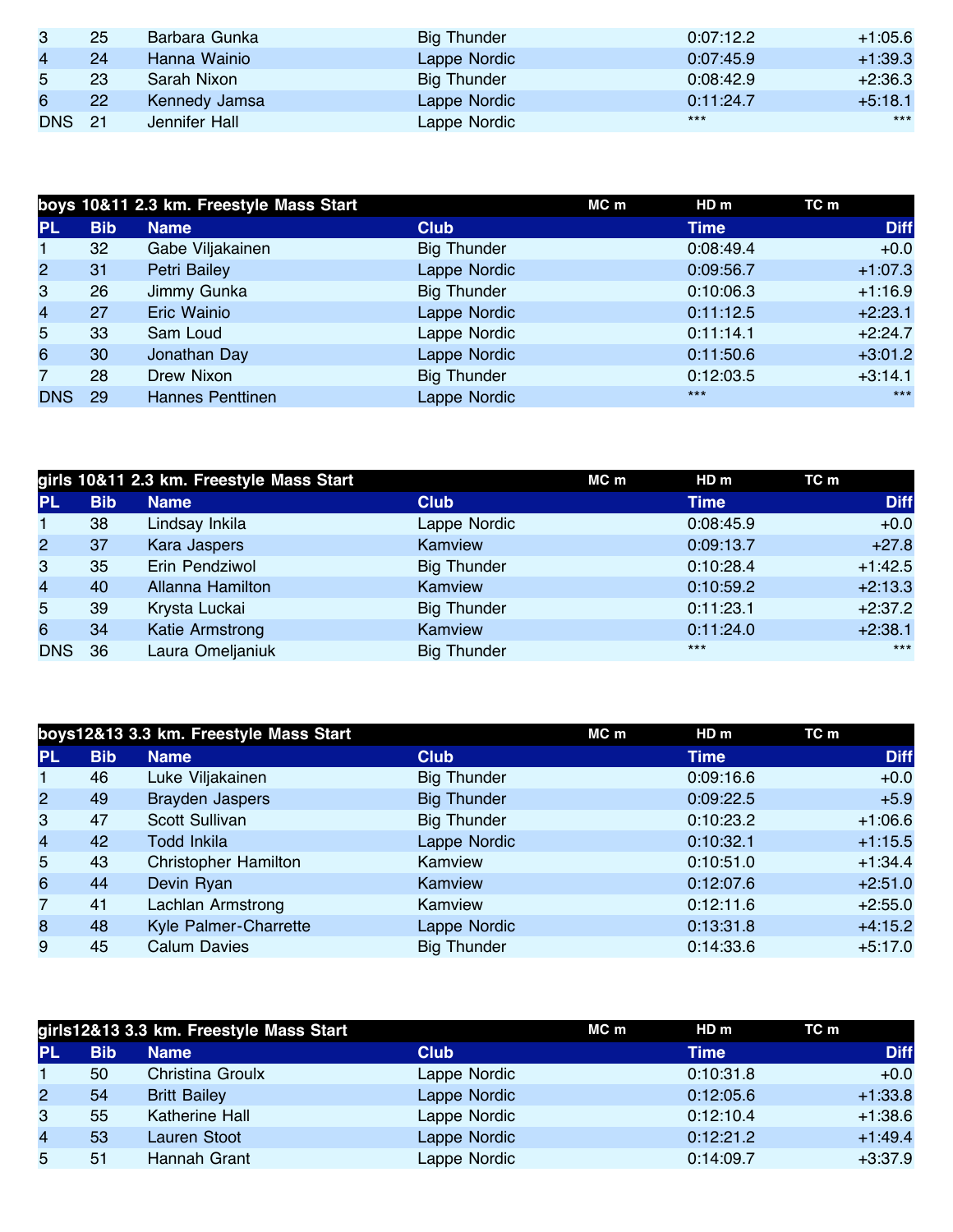| 6 | 52                 | Claire Skochinski | Kamview                                              | 0:18:38.3 | $+8:06.5$ |
|---|--------------------|-------------------|------------------------------------------------------|-----------|-----------|
|   |                    |                   |                                                      |           |           |
|   |                    |                   |                                                      |           |           |
|   |                    |                   |                                                      |           |           |
|   | <b>Results By:</b> |                   | <b>Advanced Race Management System: www.zone4.ca</b> |           |           |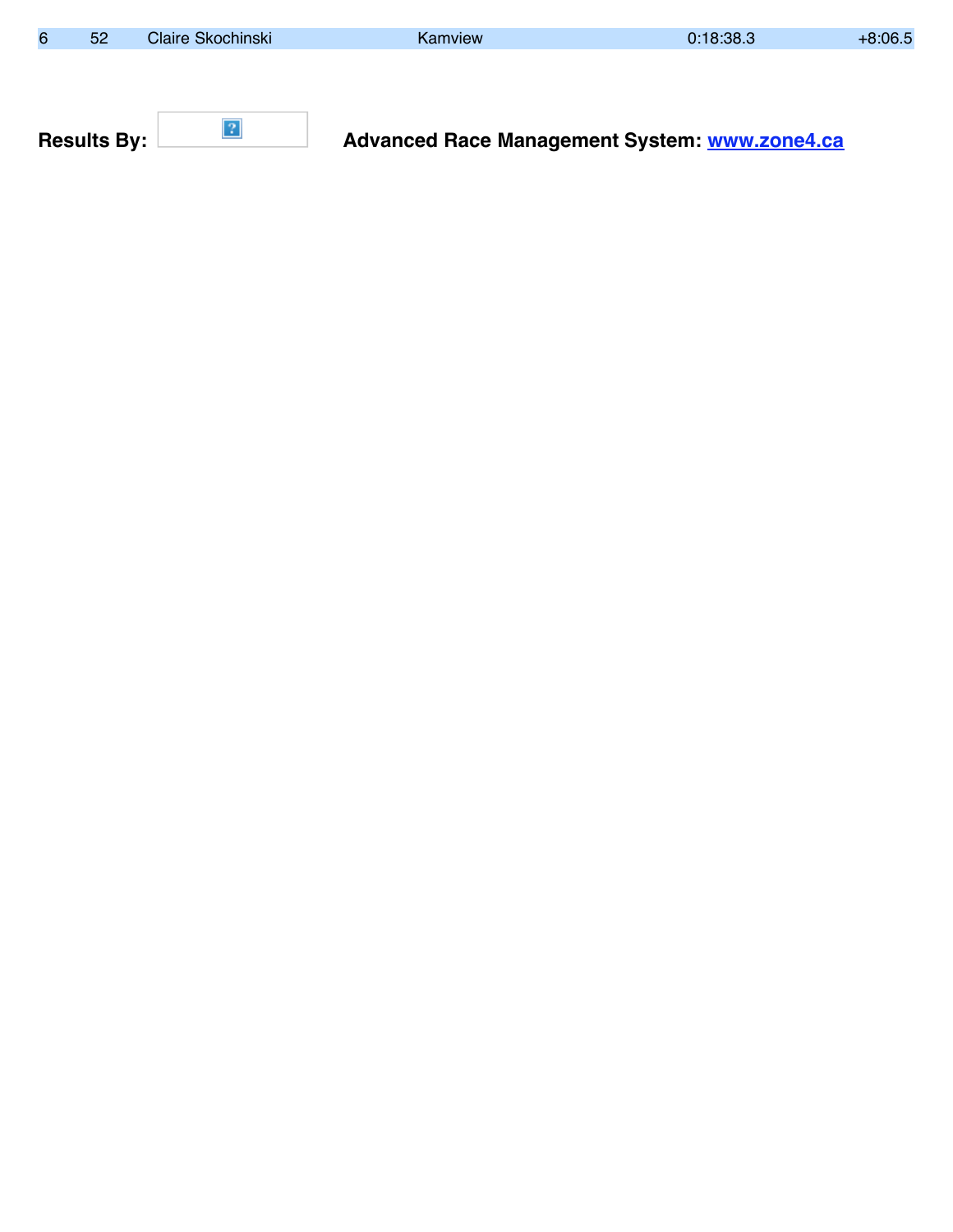# **2003 LSSD Championships - Free Technique**

## **Sunday Feb 2/03**

#### **Temperature: -4C**

|    |            | Juvenile Boys 4.4 km. Freestyle Mass Start |                    | MC m | HDm       | TC m        |
|----|------------|--------------------------------------------|--------------------|------|-----------|-------------|
| PL | <b>Bib</b> | <b>Name</b>                                | <b>Club</b>        |      | Time      | <b>Diff</b> |
|    |            | <b>Travis Comeau</b>                       | Lappe Nordic       |      | 0:12:56.6 | $+0.0$      |
| 2  | 2          | <b>Greg Field</b>                          | <b>Big Thunder</b> |      | 0:13:05.2 | $+8.6$      |
| 3  | 4          | Michael Somppi                             | Lappe Nordic       |      | 0:13:58.1 | $+1:01.5$   |
| 4  | 3          | Logan Maley                                | Lappe Nordic       |      | 0:19:50.0 | $+6:53.4$   |

| Master Men 60+ 4.4 km. Freestyle Mass Start |            |                |                    | MC m | HD m        | TC m        |
|---------------------------------------------|------------|----------------|--------------------|------|-------------|-------------|
| PL.                                         | <b>Bib</b> | <b>Name</b>    | Club               |      | <b>Time</b> | <b>Diff</b> |
|                                             | 6          | Gord Arges     | Lappe Nordic       |      | 0:16:23.0   | $+0.0$      |
| $\overline{2}$                              | 5          | Martti Puumala | <b>Big Thunder</b> |      | 0:18:23.1   | $+2:00.1$   |

| Juvenile Girls 4.4 km. Freestyle Mass Start |            |             |              | MC m | HD <sub>m</sub> | TC m        |
|---------------------------------------------|------------|-------------|--------------|------|-----------------|-------------|
| <b>PL</b>                                   | <b>Bib</b> | <b>Name</b> | Club         |      | Time            | <b>Diff</b> |
|                                             |            | Kelsey Dool | Lappe Nordic |      | 0:14:45.5       | $+0.0$      |
| $\overline{2}$                              |            | Seija Grant | Lappe Nordic |      | 0:17:13.0       | $+2:27.5$   |

|     |              | Junior Girls 4.4 km. Freestyle Mass Start |              | MC m | HD m      | TC m        |
|-----|--------------|-------------------------------------------|--------------|------|-----------|-------------|
| PL. | <b>N</b> Bib | <b>Name</b>                               | Club         |      | Time      | <b>Diff</b> |
|     |              | Berit Dool                                | Lappe Nordic |      | 0:14:25.0 | $+0.0$      |

| <b>Start</b> |     | Master Women 30+ 4.4 km. Freestyle Mass |                    | MC m | HD m      | TC m        |
|--------------|-----|-----------------------------------------|--------------------|------|-----------|-------------|
| <b>PL</b>    | Bib | <b>Name</b>                             | Club               |      | Time      | <b>Diff</b> |
|              | 11  | Sheryll Rahn                            | <b>Big Thunder</b> |      | 0:21:55.1 | $+0.0$      |
| 2            | 10  | Gail Paskey                             | Lappe Nordic       |      | 1:09:59.1 | $+48:04.0$  |

| <b>Start</b>            |            | Master Women 40+ 4.4 km. Freestyle Mass |                    | $MC$ m | HDm       | TC m        |
|-------------------------|------------|-----------------------------------------|--------------------|--------|-----------|-------------|
| <b>PL</b>               | <b>Bib</b> | <b>Name</b>                             | <b>Club</b>        |        | Time      | <b>Diff</b> |
|                         | 14         | Liz Inkila                              | Lappe Nordic       |        | 0:15:59.4 | $+0.0$      |
| $\overline{2}$          | 17         | <b>Judy Hall</b>                        | Lappe Nordic       |        | 0:17:17.6 | $+1:18.2$   |
| 3                       | 23         | Lee Anne Facey-Crowther                 | <b>Big Thunder</b> |        | 0:17:18.1 | $+1:18.7$   |
| $\overline{\mathbf{4}}$ | 12         | Paula Field                             | <b>Big Thunder</b> |        | 0:17:18.5 | $+1:19.1$   |
| 5                       | 21         | Lynn Crookham                           | <b>Big Thunder</b> |        | 0:17:49.3 | $+1:49.9$   |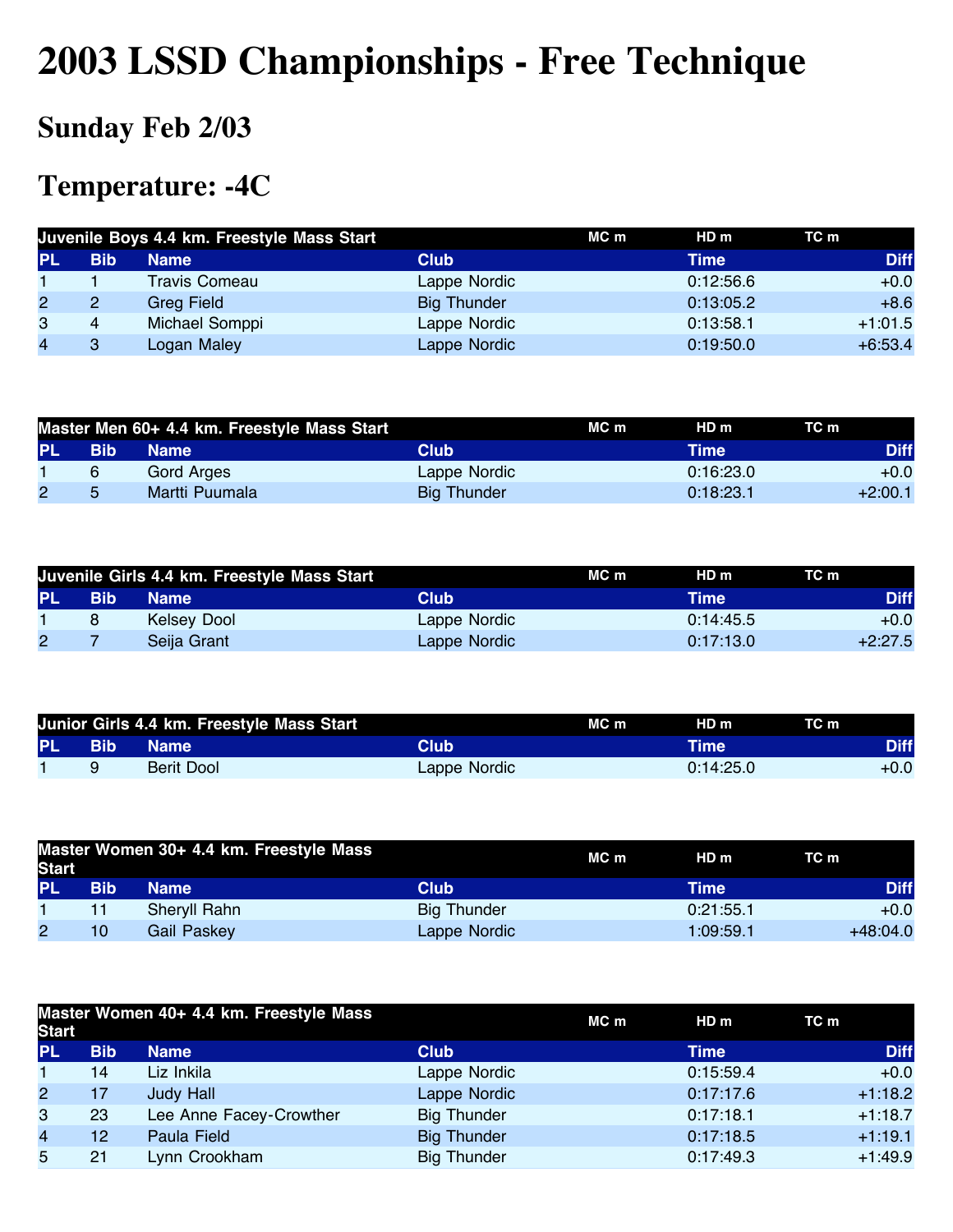| 6               | 18 | Elaine Lynch          | Lappe Nordic       | 0:18:12.9 | $+2:13.5$  |
|-----------------|----|-----------------------|--------------------|-----------|------------|
|                 | 22 | Susan Hay             | Lappe Nordic       | 0:19:01.4 | $+3:02.0$  |
| 8               | 15 | Tuija Puiras          | Lappe Nordic       | 0:20:03.7 | $+4:04.3$  |
| 9               | 16 | <b>Helena Doherty</b> | Lappe Nordic       | 0:20:20.7 | $+4:21.3$  |
| 10              | 13 | Joan Panizza          | Lappe Nordic       | 0:21:04.1 | $+5:04.7$  |
| 11              | 19 | Linda Butler          | <b>Big Thunder</b> | 0:21:45.3 | $+5:45.9$  |
| 12 <sub>2</sub> | 20 | Janis Nixon           | <b>Big Thunder</b> | 0:38:24.7 | $+22:25.3$ |

| <b>Start</b>            |            | Master Women 50+ 4.4 km. Freestyle Mass |                    | MC m | HDm         | TC m        |
|-------------------------|------------|-----------------------------------------|--------------------|------|-------------|-------------|
| <b>PL</b>               | <b>Bib</b> | <b>Name</b>                             | <b>Club</b>        |      | <b>Time</b> | <b>Diff</b> |
| $\mathbf 1$             | 29         | <b>Susan Fabius</b>                     | <b>Big Thunder</b> |      | 0:17:25.2   | $+0.0$      |
| $\overline{2}$          | 27         | Mary Ellen Ripley                       | Lappe Nordic       |      | 0:19:34.4   | $+2:09.2$   |
| 3                       | 24         | Leila Metsaranta                        | Lappe Nordic       |      | 0:20:04.6   | $+2:39.4$   |
| $\overline{\mathbf{4}}$ | 26         | <b>Maureen Ahokas</b>                   | <b>Big Thunder</b> |      | 0:20:12.5   | $+2:47.3$   |
| 5                       | 100        | Jocelyne Francis                        | <b>Big Thunder</b> |      | 0:21:27.5   | $+4:02.3$   |
| 6                       | 28         | Loretta Maepea                          | Lappe Nordic       |      | 0:24:20.1   | $+6:54.9$   |
| $\overline{7}$          | 25         | Anne Mettam                             | <b>Big Thunder</b> |      | 0:26:59.1   | $+9:33.9$   |

| <b>Start</b> |            | Master women 60 4.4 km. Freestyle Mass | MC m         | HD m | TC m      |  |             |
|--------------|------------|----------------------------------------|--------------|------|-----------|--|-------------|
| <b>PL</b>    | <b>Bib</b> | <b>Name</b>                            | Club         |      | Time      |  | <b>Diff</b> |
|              | 30         | <b>Madeline Creighton</b>              | Lappe Nordic |      | 0:24:59.0 |  | $+0.0$      |

|                 | Senior Women 8.8 km. Freestyle Mass Start |                          |                                       |                  | MC m       |                  | HD <sub>m</sub> | TC m        |             |
|-----------------|-------------------------------------------|--------------------------|---------------------------------------|------------------|------------|------------------|-----------------|-------------|-------------|
| PL.             | <b>Bib</b>                                | <b>Name</b>              | <b>Club</b>                           | Lap1             | <b>Rnk</b> | Lap2             | <b>Rnk</b>      | <b>Time</b> | <b>Diff</b> |
|                 | 35                                        | Becky Laakso             | Lappe Nordic                          | 0:13:27.4        | (3)        | 0:13:12.1        | (1)             | 0:26:39.5   | $+0.0$      |
| $\overline{2}$  | 33                                        | <b>Kerrie Fabius</b>     | <b>Big Thunder</b>                    | 0:13:26.9        | (2)        | 0:13:19.4        | (2)             | 0:26:46.3   | $+6.8$      |
| 3               | 38                                        | <b>Tara Redpath</b>      | Manitoba Naturalist Soc 0:13:26.3 (1) |                  |            | 0:13:21.0        | (4)             | 0:26:47.3   | $+7.8$      |
| 4               | 31                                        | Jill Maepea              | Lappe Nordic                          | $0:13:28.6$ (4)  |            | $0:13:19.4$ (2)  |                 | 0:26:48.0   | $+8.5$      |
| 5               | 34                                        | Karla Mika               | <b>Big Thunder</b>                    | $0:13:49.4$ (5)  |            | 0:14:59.1        | (5)             | 0:28:48.5   | $+2:09.0$   |
| 6               | 40                                        | Jacquelline Hutton       |                                       | $0:15:01.0$ (6)  |            | $0:15:01.4$ (6)  |                 | 0:30:02.4   | $+3:22.9$   |
| $\overline{7}$  | 36                                        | Jodi Maepea              | Lappe Nordic                          | $0:15:13.0$ (7)  |            | $0:15:08.9$ (7)  |                 | 0:30:21.9   | $+3:42.4$   |
| 8               | 41                                        | Karen Messenger          | <b>Big Thunder</b>                    | $0:15:31.8$ (8)  |            | $0:15:58.7$ (8)  |                 | 0:31:30.5   | $+4:51.0$   |
| 9               | 37                                        | Amy Moustgaard           | Lappe Nordic                          | $0:15:48.4$ (9)  |            | $0:16:04.6$ (9)  |                 | 0:31:53.0   | $+5:13.5$   |
| 10 <sup>°</sup> | 43                                        | Leslie Bode              | <b>Big Thunder</b>                    | $0:15:57.1$ (10) |            | $0:16:10.2$ (10) |                 | 0:32:07.3   | $+5:27.8$   |
| 11              | 39                                        | Erin Lamond              | <b>Big Thunder</b>                    | $0:16:35.5$ (11) |            | $0:16:54.8$ (11) |                 | 0:33:30.3   | $+6:50.8$   |
| 12 <sup>2</sup> | 32                                        | <b>Christine Bassler</b> | <b>Big Thunder</b>                    | $0:17:26.8$ (12) |            | $0:17:31.5$ (12) |                 | 0:34:58.3   | $+8:18.8$   |
| 13              | 42                                        | <b>Jill Parnell</b>      | <b>Big Thunder</b>                    | $0:18:11.2$ (13) |            | 0:18:43.1        | (13)            | 0:36:54.3   | $+10:14.8$  |

| Junior Women 8.8 km. Freestyle Mass Start |  |                  |                    |                 | MC m |                          | HD m | TC m      |             |
|-------------------------------------------|--|------------------|--------------------|-----------------|------|--------------------------|------|-----------|-------------|
|                                           |  | PL Bib Name      | <b>Club</b>        | Lap1 <b>Lap</b> |      | <b>Rnk Lap2 Rnk Time</b> |      |           | <b>Diff</b> |
|                                           |  | 45 Rena Bode     | <b>Big Thunder</b> | $0.15:08.2$ (1) |      | 0:14:52.5 (1)            |      | 0:30:00.7 | $+0.0$      |
|                                           |  | 2 44 Kelly Henry | <b>Big Thunder</b> | $0:16:02.2$ (2) |      | $0:16:08.1$ (2)          |      | 0:32:10.3 | $+2:09.6$   |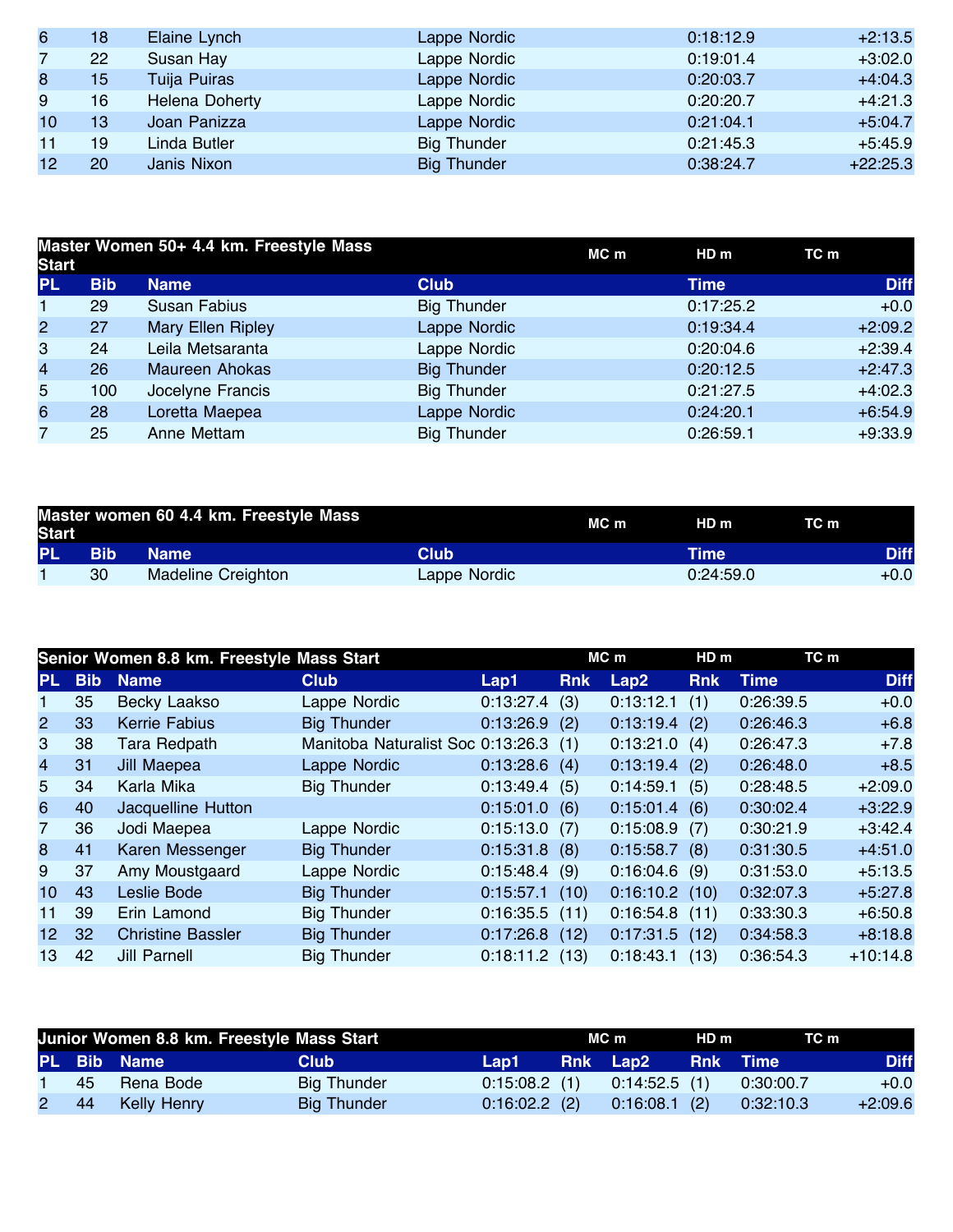|                | Junior Boys 8.8 km. Freestyle Mass Start |                         |                    |                                        | MC m       |                 | HDm | TC m      |             |
|----------------|------------------------------------------|-------------------------|--------------------|----------------------------------------|------------|-----------------|-----|-----------|-------------|
|                |                                          | PL Bib Name             | <b>Club</b>        | $\blacktriangle$ Lap1 $\blacktriangle$ | <b>Rnk</b> | Lap2            |     | Rnk Time  | <b>Diff</b> |
| $\mathbf 1$    | 47                                       | <b>Chris Butler</b>     | <b>Big Thunder</b> | $0:12:25.5$ (1)                        |            | $0:12:37.8$ (1) |     | 0:25:03.3 | $+0.0$      |
| 2 <sup>1</sup> | 46                                       | <b>Matthew Schoales</b> | Lappe Nordic       | $0:13:14.6$ (3)                        |            | $0:13:29.2$ (2) |     | 0:26:43.8 | $+1:40.5$   |
| 3              | 48                                       | Shane Maley             | Lappe Nordic       | $0:13:12.9$ (2)                        |            | $0:13:31.6$ (3) |     | 0:26:44.5 | $+1:41.2$   |
| $\overline{4}$ | 49                                       | Julien Cameron          | <b>Big Thunder</b> | $0:17:01.5$ (4)                        |            | $0:18:26.8$ (4) |     | 0:35:28.3 | $+10:25.0$  |

|                | Master Men 30+ 8.8 km. Freestyle Mass Start |                          |                    |                 | MC m       |                 | HD m       | TC m      |             |
|----------------|---------------------------------------------|--------------------------|--------------------|-----------------|------------|-----------------|------------|-----------|-------------|
| <b>PL</b>      |                                             | <b>Bib Name</b>          | <b>Club</b>        | Lap1            | <b>Rnk</b> | Lap2            | <b>Rnk</b> | Time      | <b>Diff</b> |
| $\mathbf 1$    | 51                                          | Darrell Hay              | Lappe Nordic       | $0:14:36.0$ (2) |            | $0:15:00.0$ (1) |            | 0:29:36.0 | $+0.0$      |
| $\mathbf{2}$   | 53                                          | <b>Richard Pendziwol</b> | <b>Big Thunder</b> | $0:17:46.1$ (3) |            | $0:18:32.0$ (3) |            | 0:36:18.1 | $+6:42.1$   |
| 3              | 50                                          | Don Nixon                | <b>Big Thunder</b> | $0:20:03.9$ (4) |            | $0:21:38.7$ (4) |            | 0:41:42.6 | $+12:06.6$  |
| $\overline{4}$ | 52                                          | Rodney Puumala           | <b>Big Thunder</b> | $0:13:59.3$ (1) |            | $0:29:46.6$ (5) |            | 0:43:45.9 | $+14:09.9$  |
| 5              | 54                                          | Sean Randall             | Lappe Nordic       | $0:52:11.6$ (5) |            | $0:15:37.5$ (2) |            | 1:07:49.1 | $+38:13.1$  |

|                 |            | Master Men 40+ 8.8 km. Freestyle Mass Start |                    |                  |            | MC m             | HD <sub>m</sub> | TC m        |             |
|-----------------|------------|---------------------------------------------|--------------------|------------------|------------|------------------|-----------------|-------------|-------------|
| PL.             | <b>Bib</b> | <b>Name</b>                                 | <b>Club</b>        | Lap1             | <b>Rnk</b> | Lap2             | <b>Rnk</b>      | <b>Time</b> | <b>Diff</b> |
|                 | 61         | Paul Inkila                                 | Lappe Nordic       | 0:12:49.5        | (1)        | 0:12:59.5        | (1)             | 0:25:49.0   | $+0.0$      |
| $\overline{2}$  | 58         | <b>Mark Thomas</b>                          | <b>Big Thunder</b> | 0:13:17.8        | (2)        | 0:13:37.7        | (3)             | 0:26:55.5   | $+1:06.5$   |
| 3               | 56         | Ron Mahler                                  | Lappe Nordic       | 0:13:24.9        | (3)        | $0:13:32.2$ (2)  |                 | 0:26:57.1   | $+1:08.1$   |
| 4               | 63         | Peter Watson                                | <b>Big Thunder</b> | 0:13:36.5(4)     |            | $0:14:20.1$ (4)  |                 | 0:27:56.6   | $+2:07.6$   |
| 5               | 64         | Henry Panizza                               | Lappe Nordic       | 0:14:04.5(5)     |            | $0:15:00.0$ (6)  |                 | 0:29:04.5   | $+3:15.5$   |
| 6               | 66         | Frank Luckai                                | <b>Big Thunder</b> | 0:14:25.1        | (7)        | $0:14:50.2$ (5)  |                 | 0:29:15.3   | $+3:26.3$   |
| 7               | 65         | <b>Brian Trendiak</b>                       | <b>Big Thunder</b> | 0:14:16.4(6)     |            | $0:15:08.7$ (8)  |                 | 0:29:25.1   | $+3:36.1$   |
| 8               | 59         | Jim Groulx                                  | Lappe Nordic       | $0:14:55.7$ (8)  |            | $0:15:09.3$ (9)  |                 | 0:30:05.0   | $+4:16.0$   |
| 9               | 55         | Randy Berg                                  | Lappe Nordic       | $0:14:57.5$ (9)  |            | $0:15:08.5$ (7)  |                 | 0:30:06.0   | $+4:17.0$   |
| 10              | 62         | <b>Jim Bailey</b>                           | Lappe Nordic       | $0:15:01.7$ (10) |            | $0:15:47.7$ (10) |                 | 0:30:49.4   | $+5:00.4$   |
| 11              | 68         | <b>Bill Day</b>                             | Lappe Nordic       | $0:16:48.4$ (11) |            | $0:17:53.2$ (11) |                 | 0:34:41.6   | $+8:52.6$   |
| 12 <sub>2</sub> | 70         | David Stoot                                 | Lappe Nordic       | 0:17:07.9        | (12)       | $0:18:04.7$ (13) |                 | 0:35:12.6   | $+9:23.6$   |
| 13              | 67         | Bert Viljakainen                            | <b>Big Thunder</b> | 0:17:30.3        | (14)       | 0:17:56.1        | (12)            | 0:35:26.4   | $+9:37.4$   |
| 14              | 57         | <b>Jim Butler</b>                           | <b>Big Thunder</b> | $0:17:22.5$ (13) |            | 0:18:05.1        | (14)            | 0:35:27.6   | $+9:38.6$   |
| 15              | 60         | Don Skochinski                              | Kamview            | $0:18:14.2$ (15) |            | $0:19:15.9$ (15) |                 | 0:37:30.1   | $+11:41.1$  |
| 16              | 69         | Derek Dool                                  | Lappe Nordic       | 0:18:50.3        | (16)       | $0:19:29.5$ (16) |                 | 0:38:19.8   | $+12:30.8$  |

| Master Men 50+ 8.8 km. Freestyle Mass Start |            |                    |                    |           | MC m                   |           |            | TC m        |             |
|---------------------------------------------|------------|--------------------|--------------------|-----------|------------------------|-----------|------------|-------------|-------------|
| <b>PL</b>                                   | <b>Bib</b> | <b>Name</b>        | <b>Club</b>        | Lap1      | <b>Rnk</b>             | Lap2      | <b>Rnk</b> | <b>Time</b> | <b>Diff</b> |
|                                             | 76         | Esko Pesonen       | Lappe Nordic       | 0:14:01.6 | (1)                    | 0:14:00.8 | (2)        | 0:28:02.4   | $+0.0$      |
| $\overline{2}$                              | 75         | Al Comeau          | Lappe Nordic       | 0:14:04.8 | (2)                    | 0:13:59.0 | (1)        | 0:28:03.8   | $+1.4$      |
| 3                                           | 77         | <b>Brian Berry</b> | Lappe Nordic       | 0:14:44.2 | (4)                    | 0:14:47.1 | (3)        | 0:29:31.3   | $+1:28.9$   |
| 4                                           | 71         | Eraldo Panizza     | Lappe Nordic       | 0:14:43.0 | (3)                    | 0:14:57.8 | (4)        | 0:29:40.8   | $+1:38.4$   |
| 5                                           | 74         | Bob Law            | <b>Big Thunder</b> | 0:15:47.7 | (5)                    | 0:15:54.1 | (5)        | 0:31:41.8   | $+3:39.4$   |
| 6                                           | 101        | Jim Dacey          | Lappe Nordic       | 0:15:56.1 | (6)                    | 0:16:45.4 | (6)        | 0:32:41.5   | $+4:39.1$   |
| $\overline{7}$                              | 72         | Mac Davies         | <b>Big Thunder</b> | 0:16:33.9 | (7)                    | 0:16:58.1 | (7)        | 0:33:32.0   | $+5:29.6$   |
| 8                                           | 78         | Jim Cameron        | <b>Big Thunder</b> | 0:16:51.1 | (8)                    | 0:17:05.9 | (8)        | 0:33:57.0   | $+5:54.6$   |
| <b>DNS 73</b>                               |            | <b>Bob Edwards</b> | <b>Big Thunder</b> | $***$     | $\left( \star \right)$ | $***$     | /*\        | $***$       | $***$       |